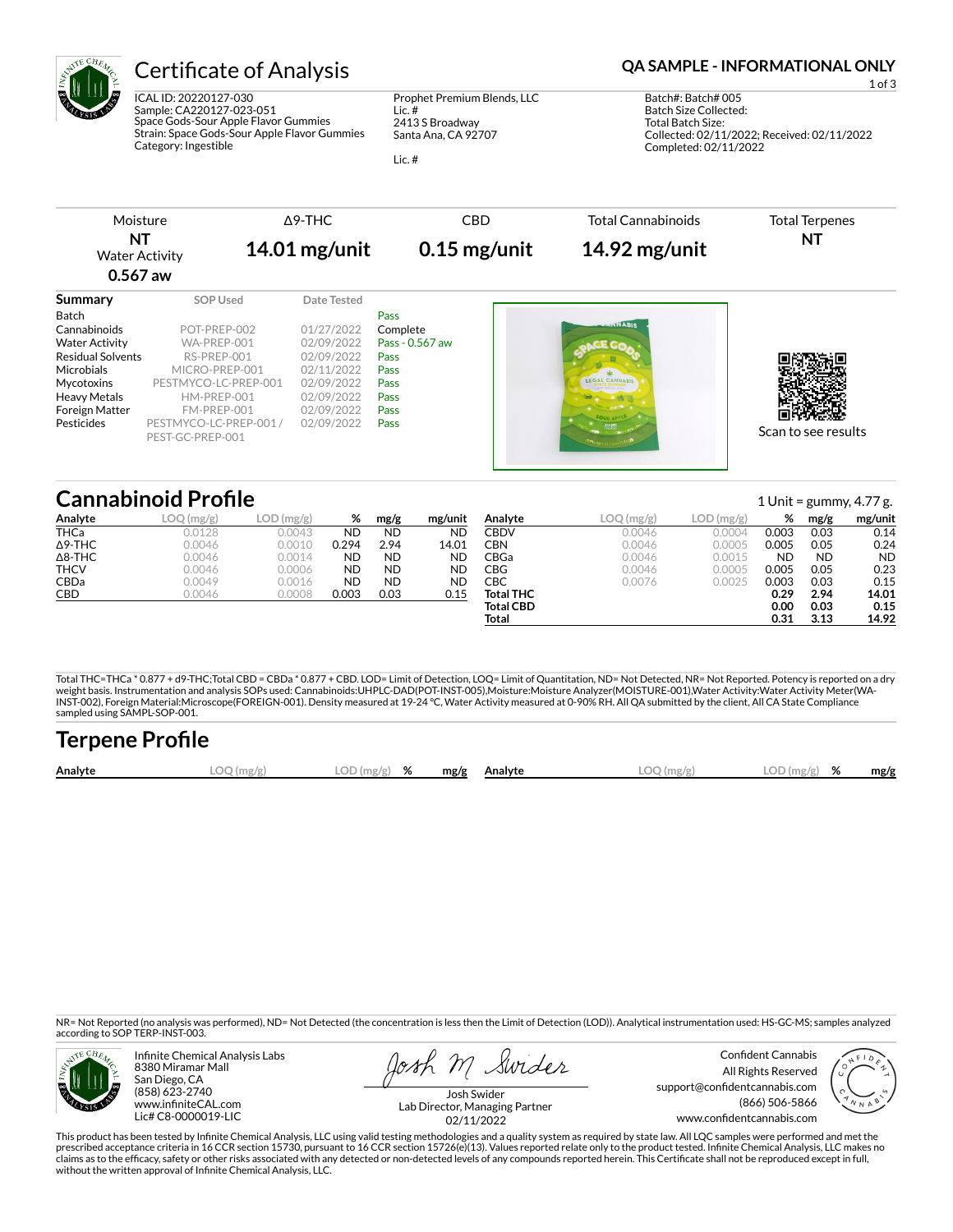

# **Certificate of Analysis <b>Certificate of Analysis QA SAMPLE - INFORMATIONAL ONLY**

ICAL ID: 20220127-030 Sample: CA220127-023-051 Space Gods-Sour Apple Flavor Gummies Strain: Space Gods-Sour Apple Flavor Gummies Category: Ingestible

Prophet Premium Blends, LLC Lic. # 2413 S Broadway Santa Ana, CA 92707

Lic. #

2 of 3

Batch#: Batch# 005 Batch Size Collected: Total Batch Size: Collected: 02/11/2022; Received: 02/11/2022 Completed: 02/11/2022

**Residual Solvent Analysis**

| Category 1          |           | LOO.                | LOD Limit |           |      | <b>Status</b> Category 2 |           | LOO       | LOD. | ∠imit     | Status | Category 2  |      | LOO  | <b>LOD</b> | .imi:     | Status |
|---------------------|-----------|---------------------|-----------|-----------|------|--------------------------|-----------|-----------|------|-----------|--------|-------------|------|------|------------|-----------|--------|
|                     |           | $\mu$ g/g $\mu$ g/g | $\mu$ g/g | $\mu$ g/g |      |                          | µg/g      | $\mu$ g/g | µg/g | $\mu$ g/g |        |             | µg/g | ug/g | $\mu$ g/g  | $\mu$ g/g |        |
| 1.2-Dichloro-Ethane | <b>ND</b> |                     |           |           | Pass | Acetone                  | <b>ND</b> | 300       | 200  | 5000      | Pass   | n-Hexane    | ND   | 35   | 20         | 290       | Pass   |
| Benzene             | <b>ND</b> |                     |           |           | Pass | Acetonitrile             | <b>ND</b> | 150       | 100  | 410       | Pass   | Isopropanol | ND.  | -300 | 200        | 5000      | Pass   |
| Chloroform          | <b>ND</b> |                     |           |           | Pass | Butane                   | <b>ND</b> | 300       |      | 200 5000  | Pass   | Methanol    | ND   | -300 | 200        | 3000      | Pass   |
| Ethylene Oxide      | <b>ND</b> |                     |           |           | Pass | Ethanol                  | <b>ND</b> | 300       |      | 200 5000  | Pass   | Pentane     | ND   | -300 | 200        | 5000      | Pass   |
| Methylene-Chloride  | <b>ND</b> |                     |           |           | Pass | Ethyl-Acetate            | <b>ND</b> | 300       |      | 200 5000  | Pass   | Propane     | ND.  | -300 | 200        | 5000      | Pass   |
| Trichloroethene     | <b>ND</b> |                     | 0.5       |           | Pass | Ethvl-Ether              | <b>ND</b> | 300       |      | 200 5000  | Pass   | Toluene     | ND   | 150  | 100        | 890       | Pass   |
|                     |           |                     |           |           |      | Heptane                  | <b>ND</b> | -300      |      | 200 5000  | Pass   | Xylenes     | ND   | 150  | 100        | 2170      | Pass   |

NR= Not Reported (no analysis was performed), ND= Not Detected (the concentration is less then the Limit of Detection (LOD)). Analytical instrumentation used: HS-GC-MS; samples analyzed according to SOP RS-INST-003.

### **Heavy Metal Screening**

|         |           | LOC   | LOD   | Limit     | <b>Status</b> |
|---------|-----------|-------|-------|-----------|---------------|
|         | µg/g      | µg/g  | µg/g  | $\mu$ g/g |               |
| Arsenic | <b>ND</b> | 0.009 | 0.003 | سيست      | Pass          |
| Cadmium | <b>ND</b> | 0.002 | 0.001 | U.J       | Pass          |
| Lead    | 0.022     | 0.004 | 0.001 | U.S       | Pass          |
| Mercury | <b>ND</b> | 0.014 | 0.005 |           | Pass          |

NR= Not Reported (no analysis was performed), ND= Not Detected (the concentration is less then the Limit of Detection (LOD)). Analytical instrumentation used: ICP-MS; samples analyzed according to SOP HM-INST-003.

## **Microbiological Screening**

|                       | Limit | Result              | <b>Status</b> |
|-----------------------|-------|---------------------|---------------|
|                       | CFU/g | CFU/g               |               |
| Aspergillus flavus    |       | <b>NR</b>           | <b>NT</b>     |
| Aspergillus fumigatus |       | <b>NR</b>           | <b>NT</b>     |
| Aspergillus niger     |       | <b>NR</b>           | <b>NT</b>     |
| Aspergillus terreus   |       | <b>NR</b>           | <b>NT</b>     |
| <b>STEC</b>           |       | Not Detected        | Pass          |
| Salmonella SPP        |       | <b>Not Detected</b> | Pass          |

ND=Not Detected. Analytical instrumentation used:qPCR; samples analyzed according to SOP MICRO-INST-001.



Infinite Chemical Analysis Labs 8380 Miramar Mall San Diego, CA (858) 623-2740 www.infiniteCAL.com Lic# C8-0000019-LIC

Swider

Confident Cannabis All Rights Reserved support@confidentcannabis.com (866) 506-5866 www.confidentcannabis.com



Josh Swider Lab Director, Managing Partner 02/11/2022

This product has been tested by Infinite Chemical Analysis, LLC using valid testing methodologies and a quality system as required by state law. All LQC samples were performed and met the prescribed acceptance criteria in 16 CCR section 15730, pursuant to 16 CCR section 15726(e)(13). Values reported relate only to the product tested. Infinite Chemical Analysis, LLC makes no<br>claims as to the efficacy, safety without the written approval of Infinite Chemical Analysis, LLC.